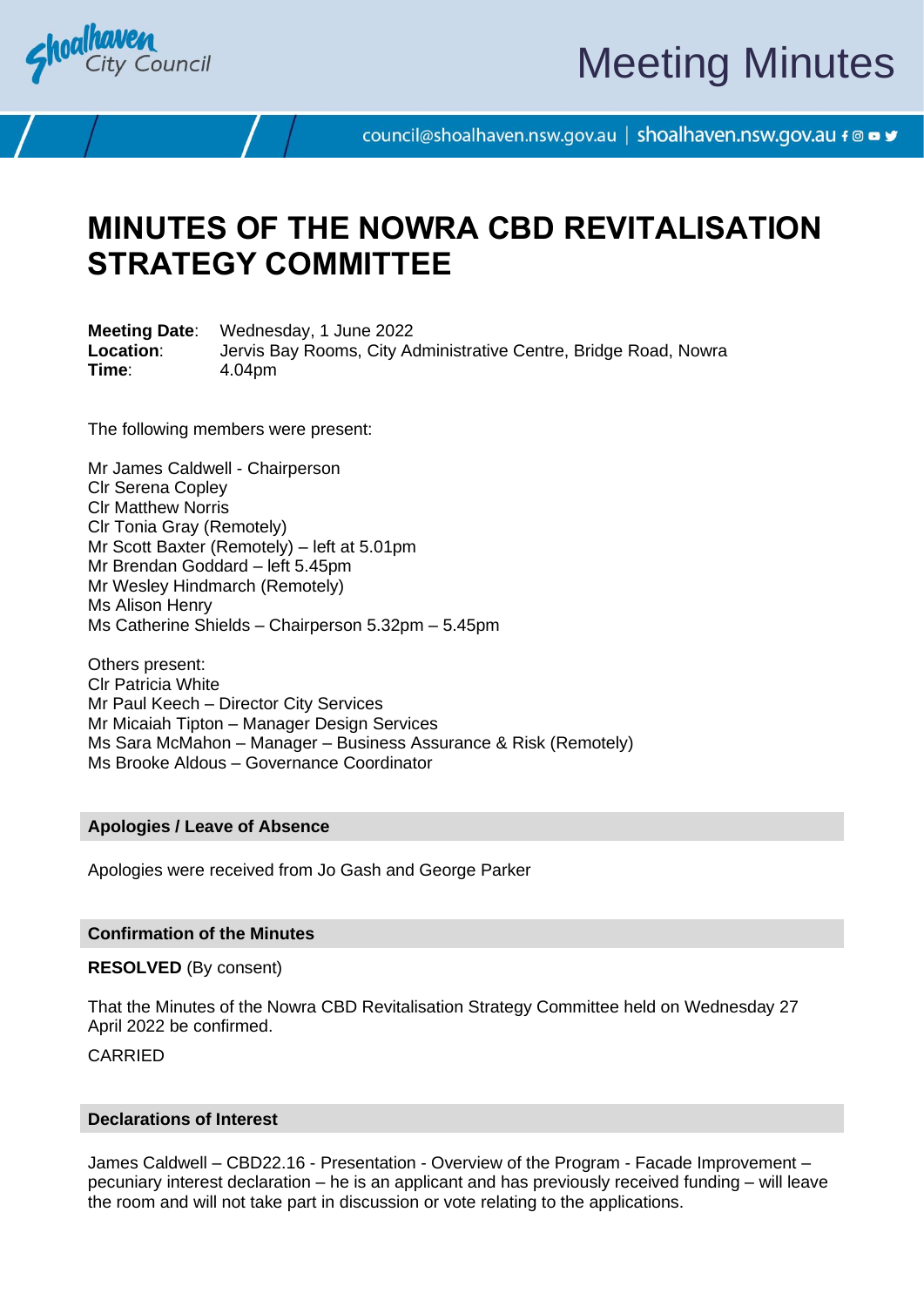## **CBD22.18 Election of Acting Chairperson - 1 June 2022**

It was noted that an Acting Chairperson will need to be elected in the event that James Caldwell is required to leave the room for a declaration of pecuniary interest.

## **RESOLVED** (By consent)

That Catherine Shields be elected as Acting Chairperson for the 1 June 2022 meeting in the event that James Caldwell is required to leave the room for a declaration of pecuniary interest.

CARRIED

## **PRESENTATIONS**

**CBD22.17 Presentation - Discussion - CBD Maintenance Suggestions**

**HPERM Ref: D22/205876**

Unit Manager – District Engineer – Central provided a presentation in relation to proposed CBD Maintenance.

Concerns were raised that at the end of a 12 month trial it would be expected that the funding continue.

The committee discussed different options including the scope (how many workers, equipment required, number of days required, trial periods and a deep clean).

Director City Services advised that following discussions today he will submit a report including options for the Committee to consider.

- 1. A crew of 2 workers that includes a once a month clean following the Night Food Markets
- 2. 2-3 days per week for 6 months.

## **RESOLVED** (By consent)

That the Nowra CBD Revitalisation Strategy Committee receive a report including but not limited to, two (2) options for cleaning and maintenance crew options for the CBD being:

- 1. A crew of 3 workers full time (as presented on 1 June 2022)
- 2. A crew of 2 workers full time
- 3. A crew of 2 workers 2-3 days per week for 6 months, including after hours to assist with events .

## CARRIED

| <b>CBD22.15 Presentation - Discussion - Place Manager Recruitment</b> | <b>HPERM Ref:</b> |
|-----------------------------------------------------------------------|-------------------|
|                                                                       | D22/205868        |

Manager Design Services provided a presentation in relation to the progress on the recruitment of the Place Manager.

Note: Scott Baxter left the meeting at 5.01pm.

It was noted that the position has been difficult to recruit, the Director City Services will work with the Chairperson and Kylie Legge offline and submit a report including a way forward.